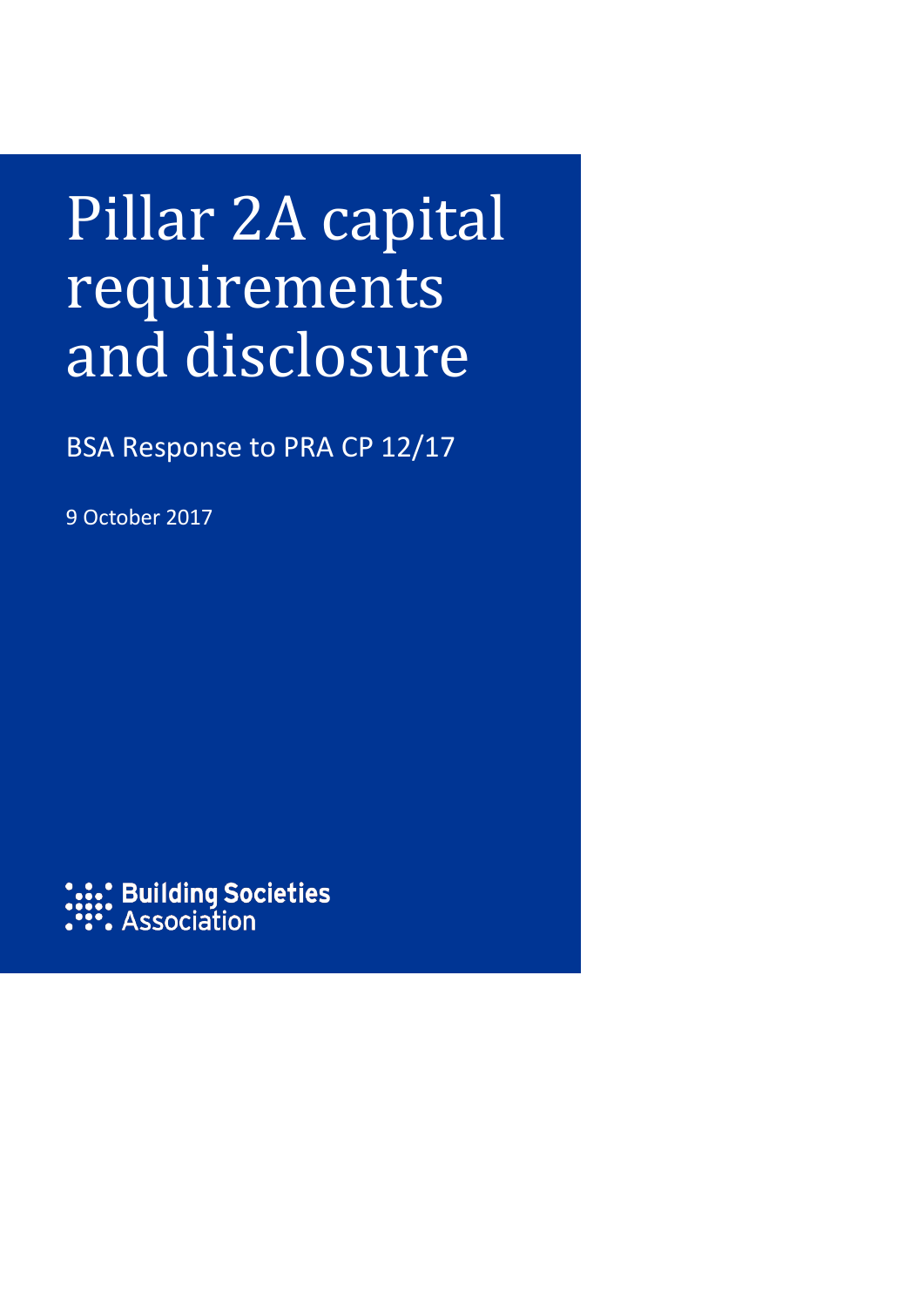## Summary

We welcome the opportunity to respond briefly to PRA's CP 12/17. We are content with the move from ICG to a formal P2A requirement set under section 55 of FSMA. The approach to solo Pillar 2A requirements looks reasonable. But we think PRA has not adequately made the case for, in effect, attempting to mandate disclosure of the TCR by all banks and building societies. We explain the detail below.

## Detail

The move from setting Pillar 2A by way of individual capital guidance to a more formal route of a "requirement" is more of form than of substance. Our members already treat the Pillar 2A ICG as equivalent to a requirement. So the formalisation of this does not, of itself, raise any concerns.

The question of disclosure is, however, more complex, and we are not clear there is sufficient justification for rolling out compulsory disclosure of the TCR to smaller building societies and banks. It is, moreover, instructive to review the reversal over time in the FSA/PRA's stance on Pillar 2 disclosure, and ask the reasons why.

When Pillar 2 was introduced as an aspect of the Basel 2 framework, given effect by the old CRD and FSA/ PRA's implementing rules, the original consensus was against general disclosure of Pillar 2. But some of the large banks departed from this consensus, either because they felt it competitively advantageous to disclose their favourable Pillar 2 figures, or they considered the disclosure obligations they were under required this, or both. Accordingly, the FSA/PRA's policy mutated to the present position that banks and building societies **may** publicly disclose their total ICG ( but **not** the make-up of Pillar 2A), but are **not** obliged to do so. PRA now proposes in effect to require all such firms to disclose their TCR ( = Pillar 1 plus Pillar 2A) whether or not this would otherwise be required under their individual disclosure regimes, in order to avoid "market instability or speculation generated by different levels of disclosure". As regards in particular medium and smaller building societies, the BSA is not aware that any such market instability or speculation exists or is ever likely to arise. Consequently, we see no need to change the present stance, so that disclosure of TCR would be permissive but not mandatory. ( We note in passing that in the contemporaneous CP 13/17 regarding Pillar 2 Liquidity, PRA still adheres - see section 7 of draft SS 24/15 ( revised) - to its original stance against Pillar 2 disclosure, and for good reason.)

We identify three possible sources of disclosure obligations - accounting standards (currently IFRS or UK GAAP); "Pillar 3" requirements under CRR / CRD ; and listing requirements – and these do not apply uniformly to all banks and building societies. Moreover, we consider the benefits of "transparency" under Pillar 3 to have been greatly over-rated – indeed it is now accepted that the full Pillar 3 requirements create an unnecessary burden for smaller, unlisted institutions, as hardly anybody ever reads the output. So much so that even the EU now proposes in its CRR2 amendments to reduce the scale of Pillar 3 disclosures for smaller credit institutions.

We also point out that, since under CRR disclosure of capital-related matters is now part of the single rule book, and an area of exclusive EU competence, the PRA cannot (at least until Brexit) automatically gold-plate the requirements in CRR Part Eight (Disclosure by Institutions) – but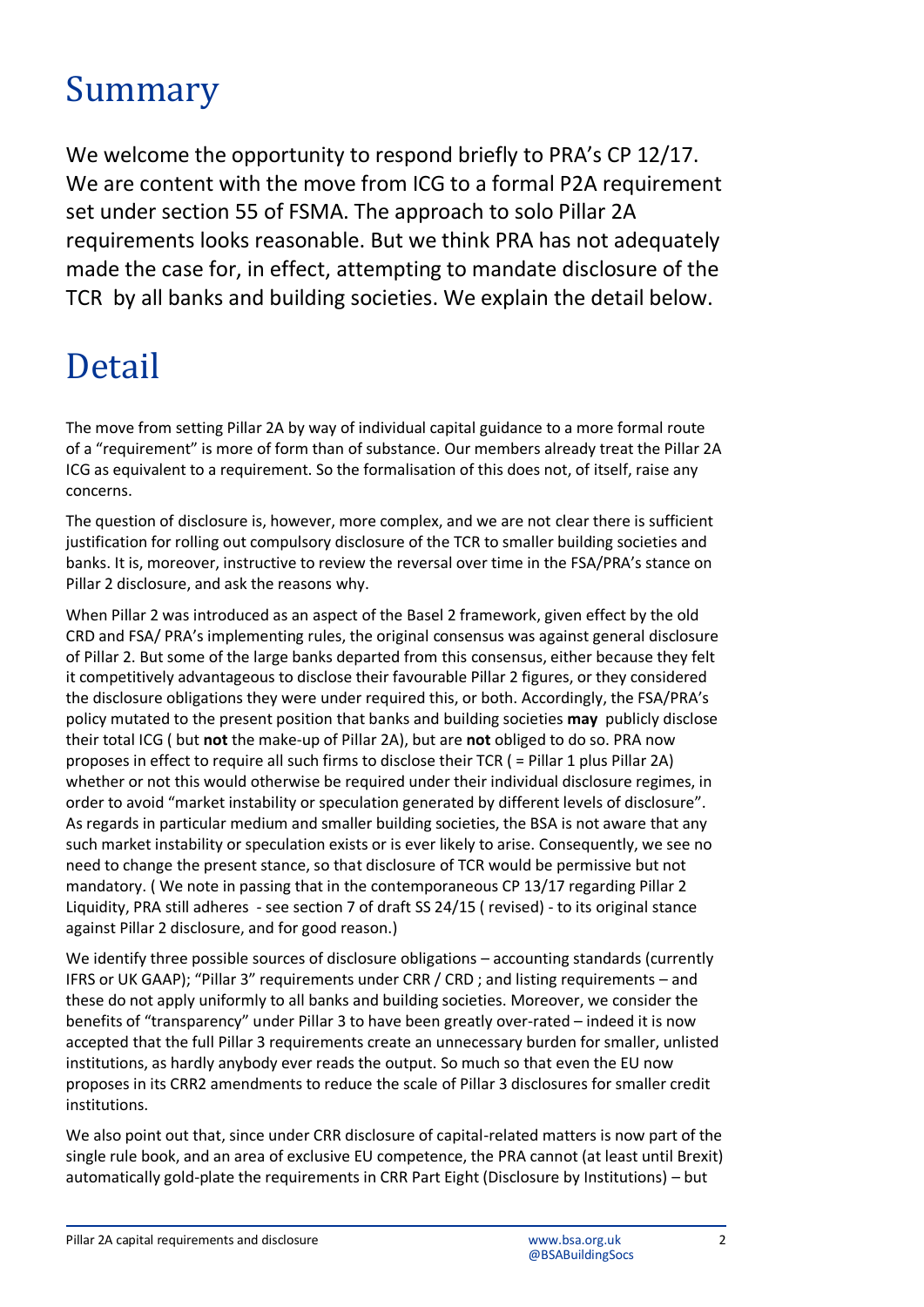the CP does not attempt to explain how the PRA's proposed policy is compatible with CRR. The key provisions are in Article 438, in particular Article 438 (b). We presume the PRA is intending to rely on the national discretion (which appears designed for use in individual cases, rather than by way of general policy) in Article 438 (b) – at least until Brexit ?

We suspect there are two principal sources of the pressure to disclose Pillar 2A. First, for some time credit rating agencies will have wanted to get hold of this information. This can be catered for under the existing policy of permissive disclosure. Second, since the Basel 3 changes implemented by CRR / CRD, the quantum of Pillar 2A affects the starting point for the various CRD capital buffers, and therefore the "maximum distributable amount" relevant to payments on capital instruments under CRD Article 141. So investors in those capital instruments wish to know the quantum of Pillar 2A in order to assess the probability that their dividends or coupons will be paid in full or reduced or stopped entirely under stress circumstances. Again, this need can be met under the existing policy.

We also note the (end 2015) Opinion<sup>1</sup> of the EBA on these matters, which relates the desirability of consistent disclosure under Article 438(b) explicitly to the MDA question:

*24. Competent authorities should consider using the provisions of Article 438(b) of the CRR to require institutions to disclose MDA-relevant capital requirements (e.g. the TSCR and the corresponding minimum CET1 capital) as determined in accordance with Title 7 of the SREP Guidelines, or should at least not prevent or dissuade any institution from disclosing this information.* 

But for firms such as medium and small building societies that have, generally, neither credit ratings, nor any capital instruments on which distributions can be made, mandating disclosure of TCR seems unnecessary. Contrary, therefore, to paragraph 3.17 of the CP, the impact on mutuals will be somewhat different from the impact on banks that are listed proprietary companies. If the PRA remains minded to impose TCR disclosure under Article 438(b) we consider this should on proportionality grounds be limited either, say, to impact category 1 and category 2 firms only, and/or to firms that have capital instruments outstanding that are affected by MDA. We also suggest that in paragraph 5.37 of the revised SS 31/15 – line 3 (and perhaps elsewhere) – "publically" might be corrected to "publicly".

 $\overline{\phantom{a}}$ 

<sup>1</sup> <http://www.eba.europa.eu/documents/10180/983359/EBA-Op-2015-24+Opinion+on+MDA.pdf>